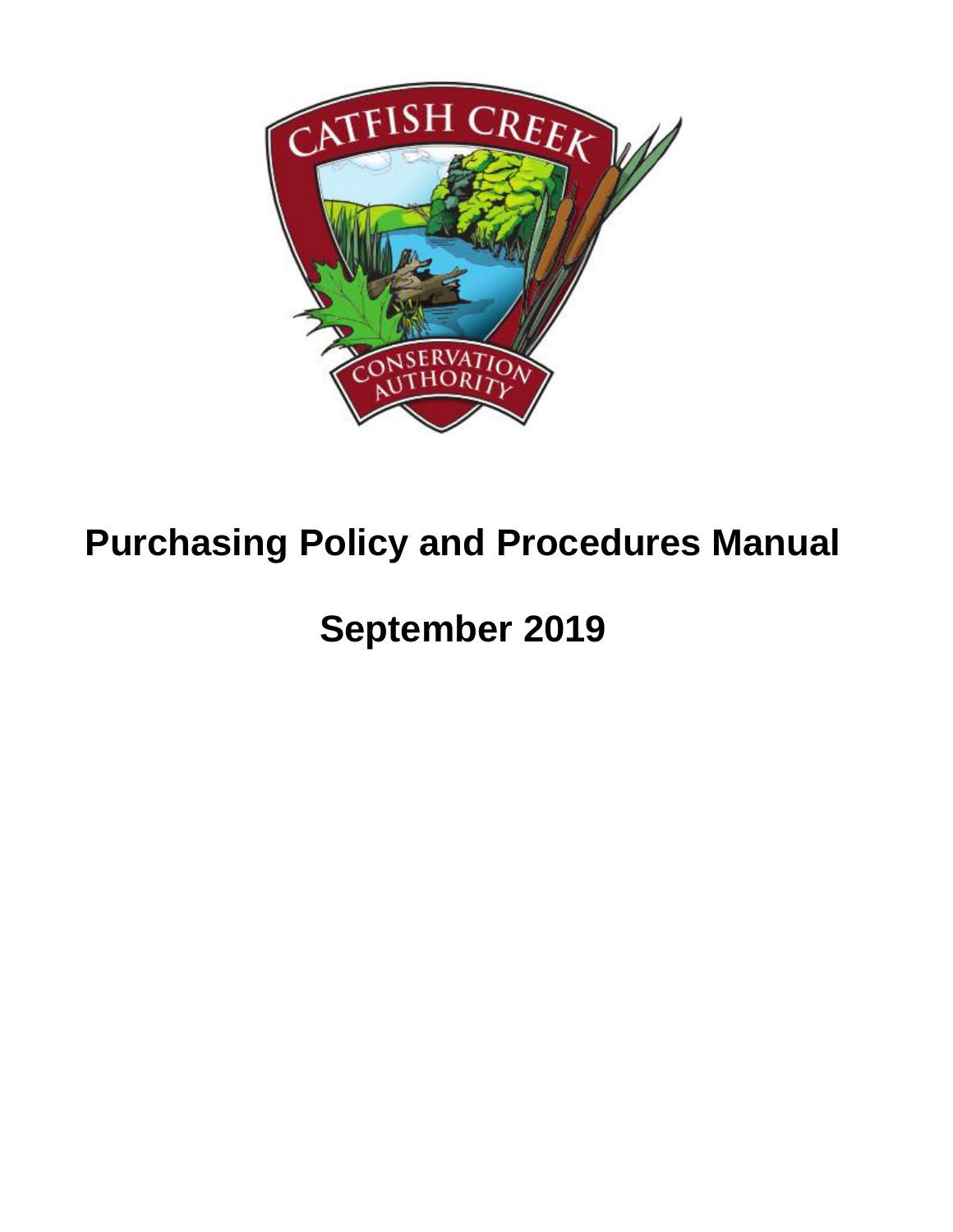#### **1. INTRODUCTION AND BOARD MOTION**

This document establishes policies and procedures to provide authority and guidelines for purchasing transactions of the Catfish Creek Conservation Authority

The impact of lowering the cost of purchased goods and services by a mere 5% to 10% through overall cost reductions and improved materials can substantially reduce or contain operational costs.

Our approach is to place the actual buying process in the hands of an individual in each of the user departments, who handles purchasing as part of the overall duties. Formal financial control is exercised through a purchase order system with the audit and payment of invoices handled by the Secretary-Treasurer or their designate.

It is not sufficient that goods and services merely be purchased. In today's environment of scarce financial resources, purchasing involves much more than simply processing orders. The purchasing function has a key role to play in reducing costs so that the pressure on operational cost will be lessened. Techniques to achieve this end will be described throughout this Policy and Procedure Manual.

#### **MOTION # 80 / 2019**

Moved by: Paul Buchner Seconded by: Arthur Oslach

**THAT** the Full Authority approve the updated Purchasing Policy and Procedures Manual outlined in Report FA 35 / 2019 as amended; and further,

**THAT** staff provide a report in 6 months as to the policy effectiveness.

#### **Date: August 8, 2019**

#### **2. PURCHASING PRINCIPLES**

- a. Efficient/Effective Acquisition: Catfish Creek Conservation Authority will acquire the necessary quality and quantity of products and services, including professional and consulting services in an efficient and cost-effective manner.
- b. Open Market Purchasing: Acquisitions shall be undertaken using an open market procedure wherever practical.
- c. All Costs Considered: Evaluating proposals and quotations will be done in a manner which considers all costs including quality of the product/service, location of vendor, operational costs, and disposal, rather than a decision based solely on the lowest purchase price.
- d. Unsatisfactory Proposals: Proposals or quotations which do not meet the specifications, terms, or conditions may be rejected.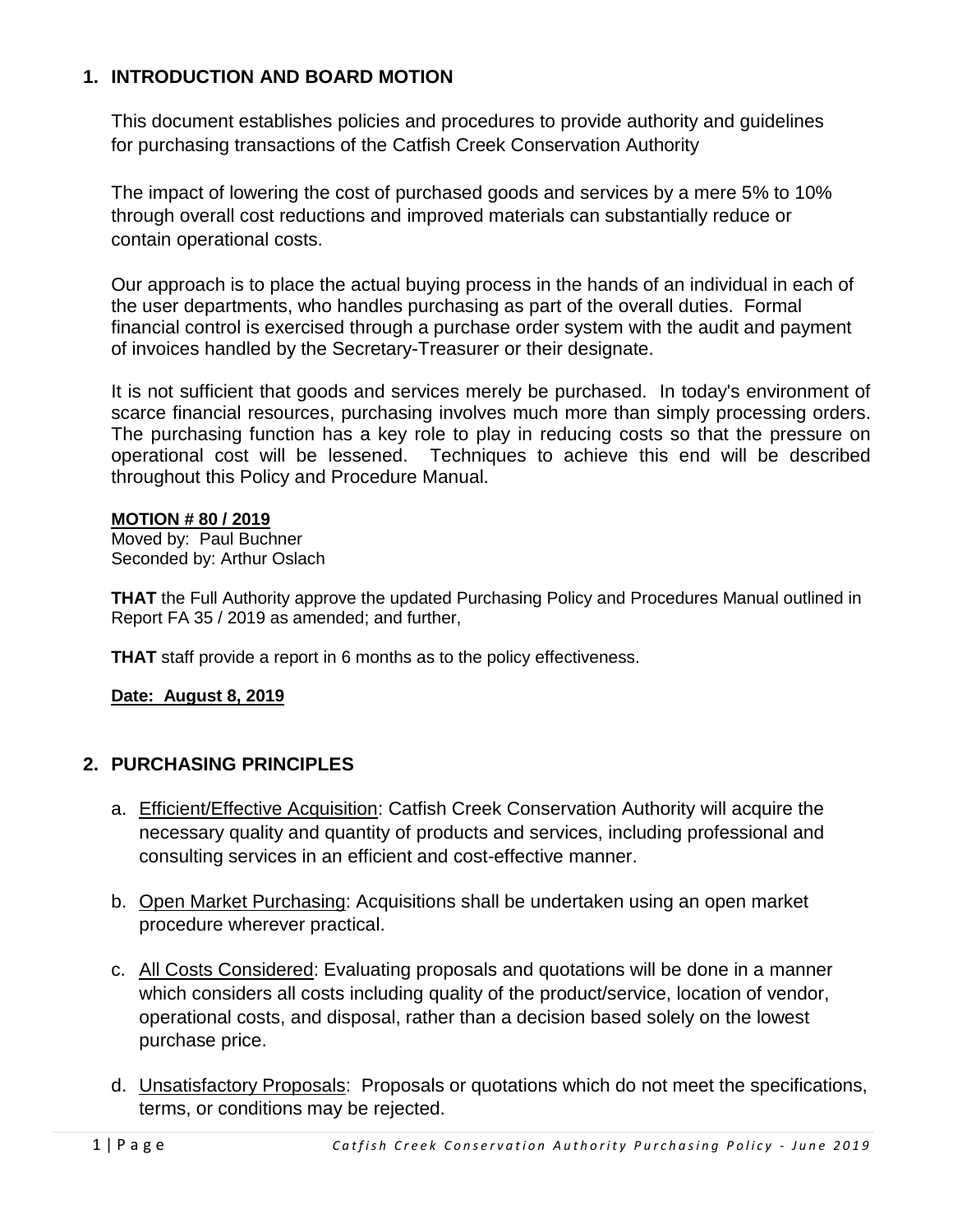- e. Sustainability Ethic: Catfish Creek Conservation Authority will acquire necessary products and services with due regard for the preservation of the natural environment, incorporating recycled materials where applicable.
- f. Confidentiality: Where requested by persons responding to requests for proposals, confidentiality concerning the proposal or quotation will be maintained. Once a contract award is made, any report or documentation concerning such award shall become a matter of public record.
- g. Conflict of Interest

No purchases shall be made from any Member of the Authority or Employee of the Authority or their immediate family or from any other source that would result in a conflict of interest.

h. Gifts

An employee or Member of the Authority is expressly prohibited from accepting, directly or indirectly, from any person, company or corporation to which any purchase or contract is, or might be awarded, any rebate, gift, money or anything of value whatsoever, except where given for the use and benefit of the Authority.

- i. Health & Safety: All contractors undertaking work for Catfish Creek Conservation Authority will be required to comply with applicable legislation including the Occupational Health & Safety Act and the requirements of the Workplace Safety and Insurance Board.
- j. Accountability: Staff authorized to undertake purchasing functions on behalf of the Catfish Creek Conservation Authority should be at all times cognizant of their responsibility to the Board of Directors, funding partners, and other members of staff.

## **3. PURCHASING POLICY/PROCEDURES**

- a. The Secretary-Treasurer or their designate is authorized by the Catfish Creek Conservation Authority Board of Directors to approve, within budgetary limits, the purchase, sale or rental of products, materials and services required to carry out the necessary programs, projects and operations of Catfish Creek Conservation Authority subject to policies and procedures outlined in this document.
- b. Where Catfish Creek Conservation Authority is administering finances for a specific project in conjunction with, or on behalf of external agencies, the policies and procedures outlined in this document will be followed.
- c. Invoices must be provided by the staff person responsible for the program to the Financial Services Coordinator for any purchase. It is the responsibility of the staff person making a purchase to ensure that the funds are available and the expenditure is approved in the current year's budget. The staff person must also ensure that all necessary quotations and approvals required by the purchasing policies have been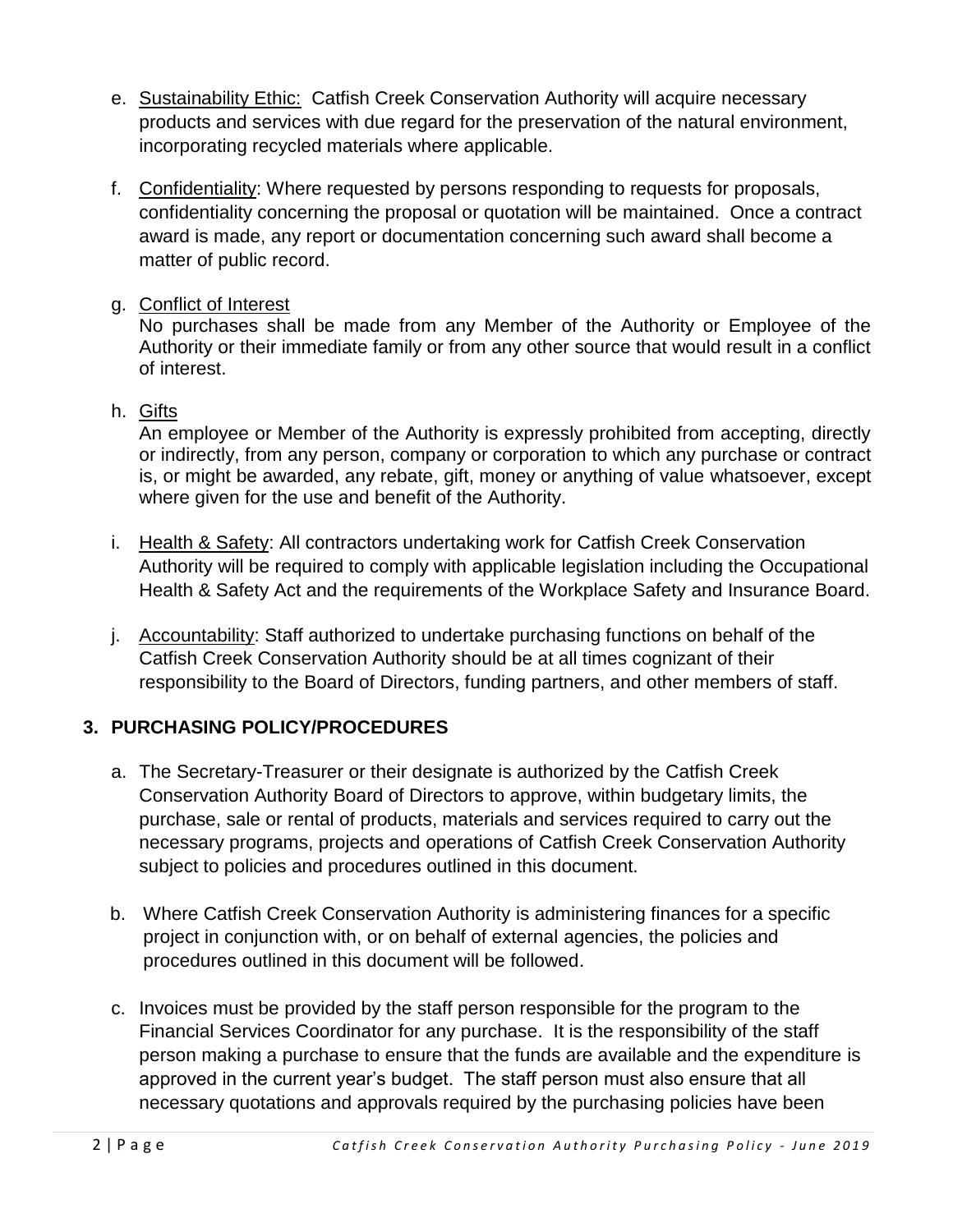obtained and that the products and/or services are received and are satisfactory. **The staff person making the purchase MUST write on the invoice which department and project the expense shall be coded to.** In the event of an electronic (e-mail) invoice the staff member shall provide to the Financial Services Coordinator.

d. Facsimile Transmission (FAX), digital or other electronic transmission from which written copy can be obtained are acceptable for proposals and written quotations.

### **4. PROCUREMENT OF PRODUCTS AND SERVICES & AUTHORIZATION LIMITS**

- a. Where it is estimated that the value for products and services, including professional or consulting services, required for a particular project will cost:
	- i. Less than \$500.00 and under, invoices are to be clearly marked as to goods purchased and prices, and the employee must sign same at the supplier's business. An employee is to obtain a copy of the invoice and sales receipt bearing the department and project name (see 3c above) and it is to be promptly given to the Financial Services Coordinator, after obtaining the signature of the department head on the sale invoice.
	- ii. More than \$500, less than \$5,000, and within the approved budget, the responsible program staff, with approval of the General Manager/Secretary-Treasurer or Financial Services Coordinator may obtain the product or service through direct purchase. A purchase order must be completed.
	- iii. More than \$5,000 but less than \$20,000, and within the approved budget, the product or service shall be acquired through a selection process (requests for proposals or direct quotations). The staff member responsible for the project must obtain at least three (3) proposals/quotations and document the rationale for selecting a given proposal. If three proposals/quotations are not obtained, the reasons must be documented as well. Approval of the General Manager/Secretary-Treasurer is required. Chairperson approval is required for capital purchases. A purchase order must be completed.
	- iv. More than \$20,000, the product or service shall be acquired through a selection process (requests for proposals or direct quotations). The staff member responsible for the project must obtain at least three (3) proposals/quotations and prepare a staff report for consideration of the Board of Directors. If three proposals/quotations are not obtained, the reasons must be documented in the report. The report must also document the rationale for selecting a given proposal. Approval of the Board of Directors is required for the selection of the successful proposal. A purchase order must be completed.